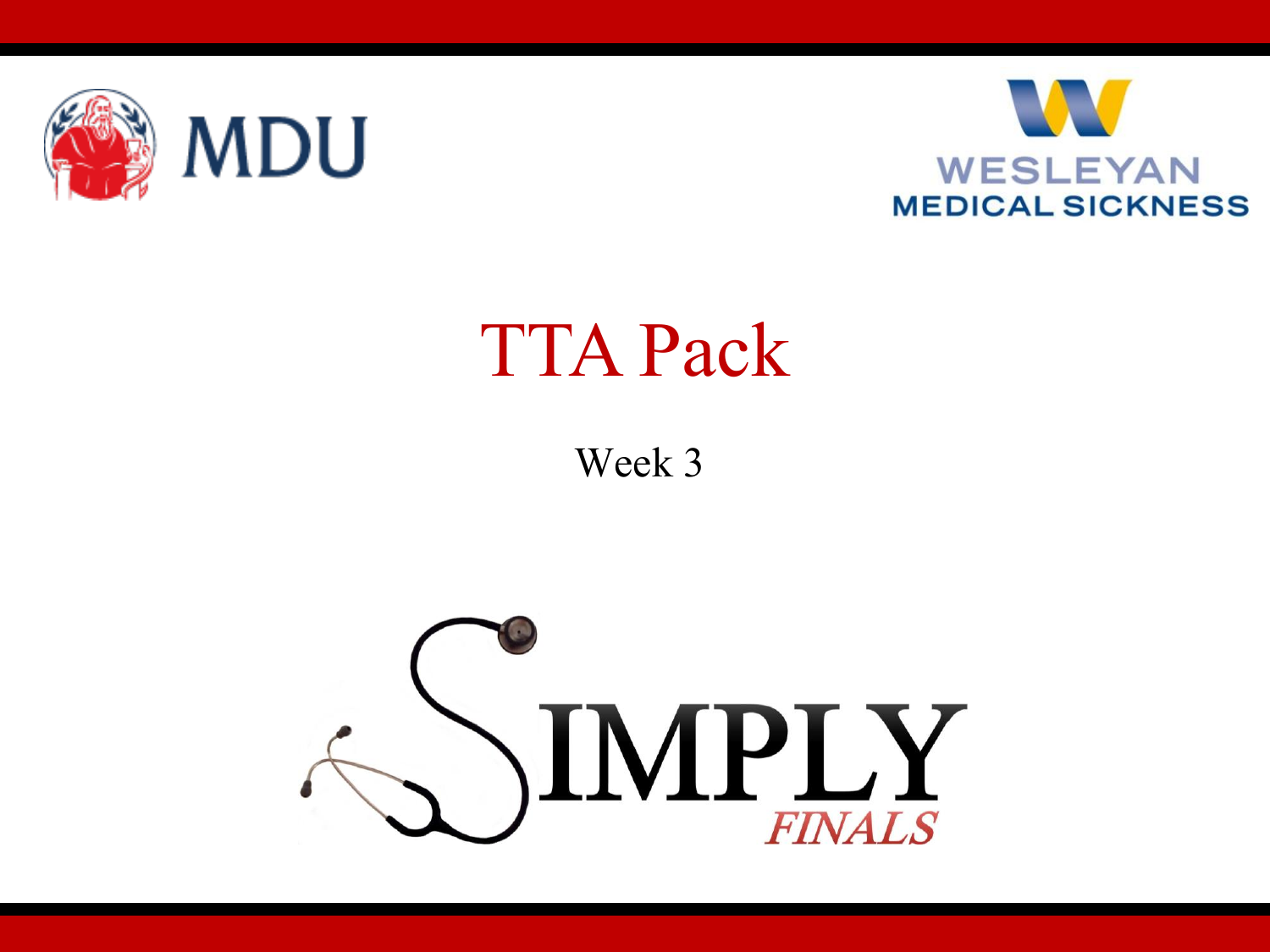### What's been covered so far...

- SBAR Handover
- Clinical Presentation
- Case Summary
- IV Fluid Management
- Care of the Elderly
- ECGs
- ABCDE Assessment
- Cardiology
- Diabetes Drugs
- Explaining
- Breaking Bad News
- The MDT and Complex Discharge
- Endocrinology and Diabetes

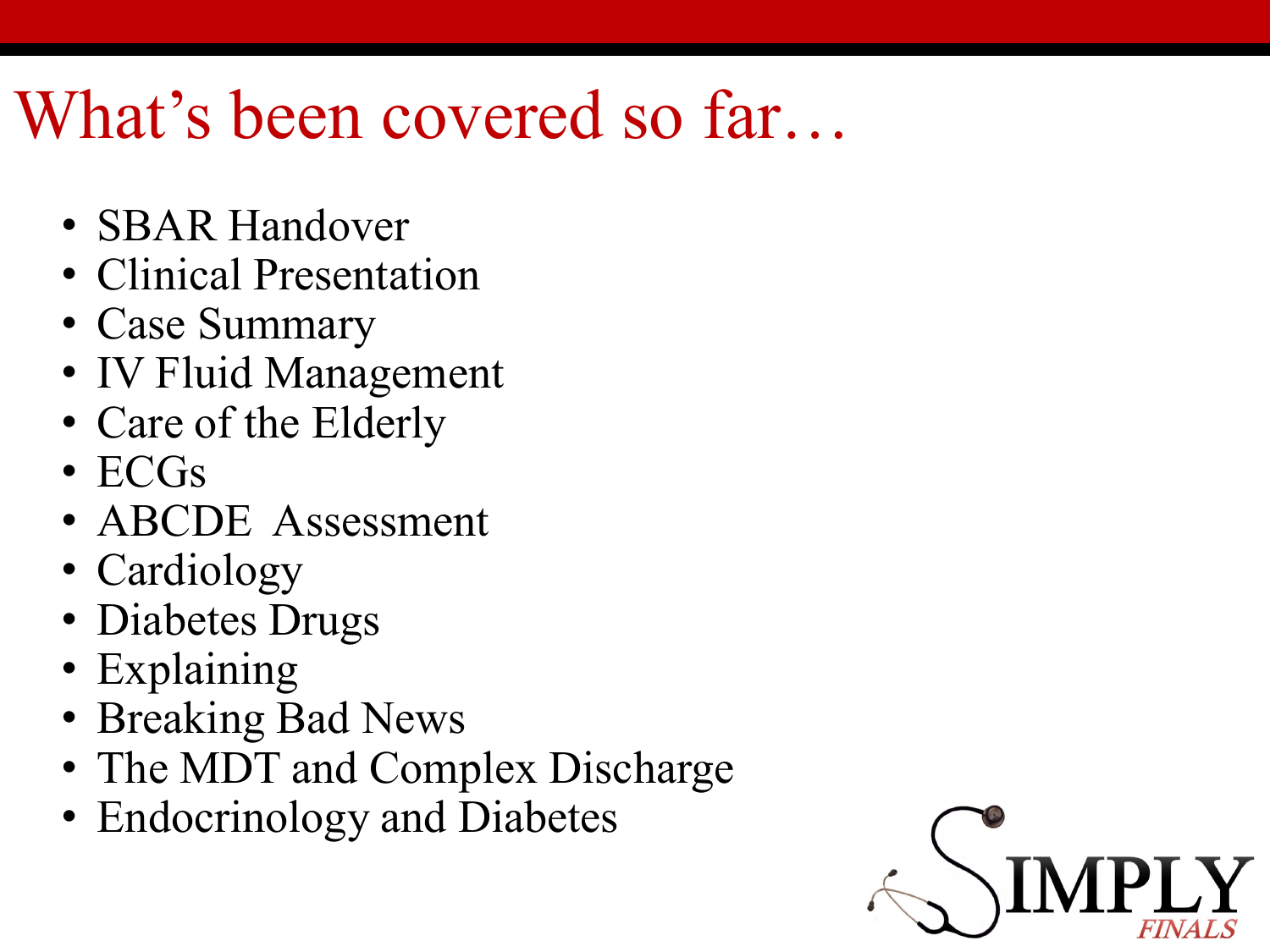#### Last week's TTAs

- Perform an ECG (put the leads on the patient!)
- Observe an echo

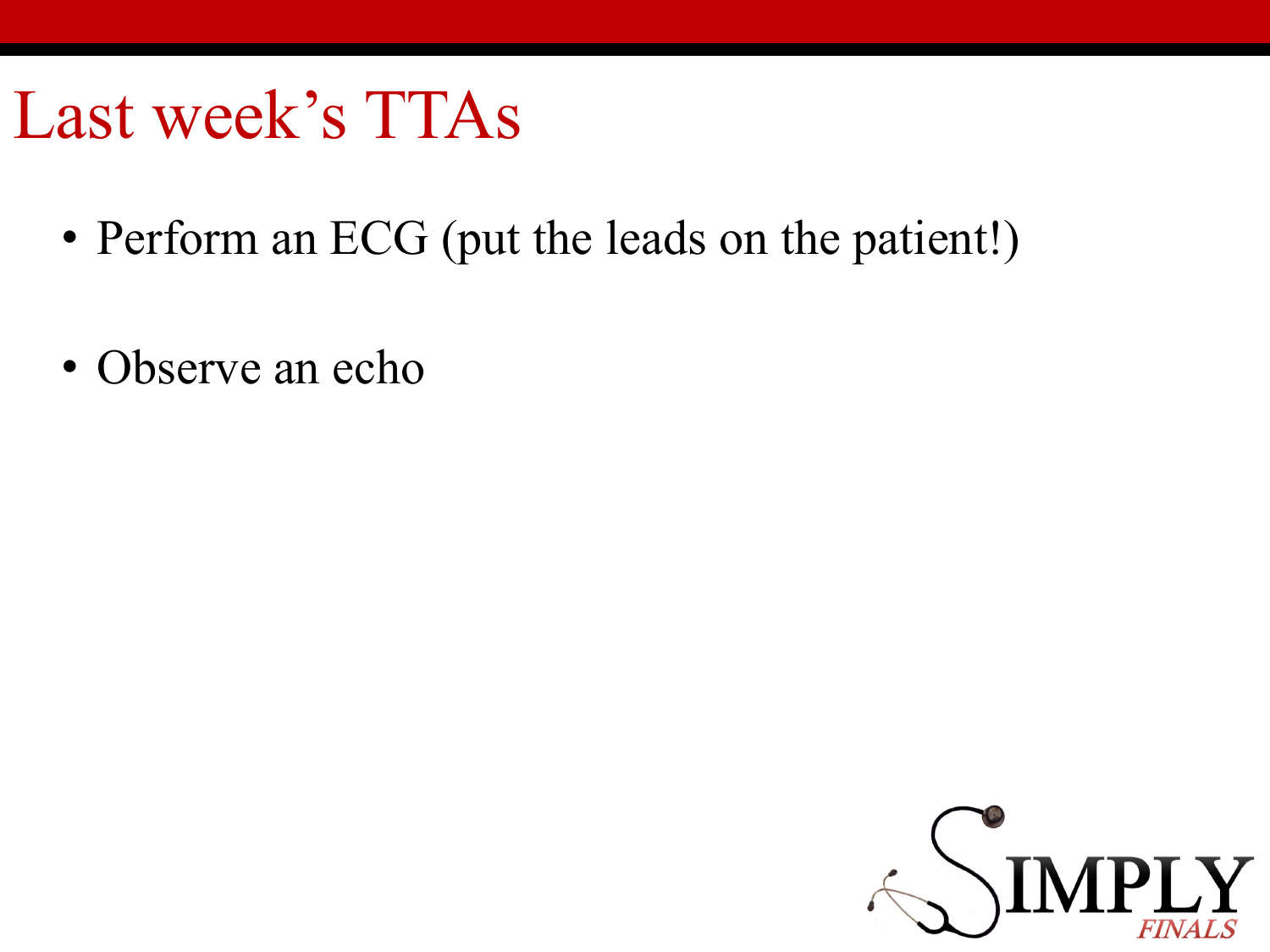### This week's TTAs

- Write up an Insulin Sliding Scale
- Measure a Capillary Blood Glucose
- If possible, accompany the Diabetes Specialist Nurse while they assess a patient
- Read 1-2 PT and OT assessments

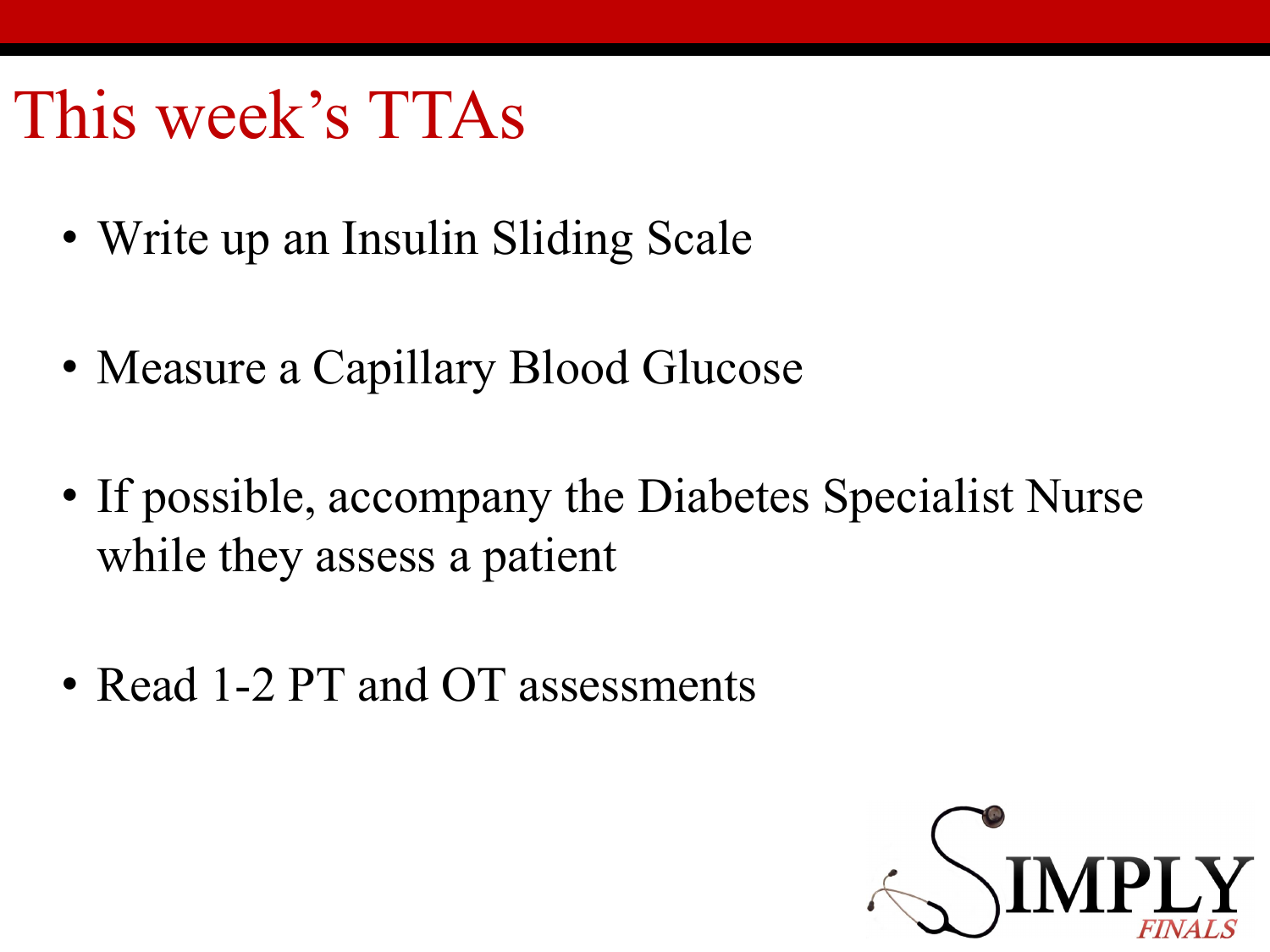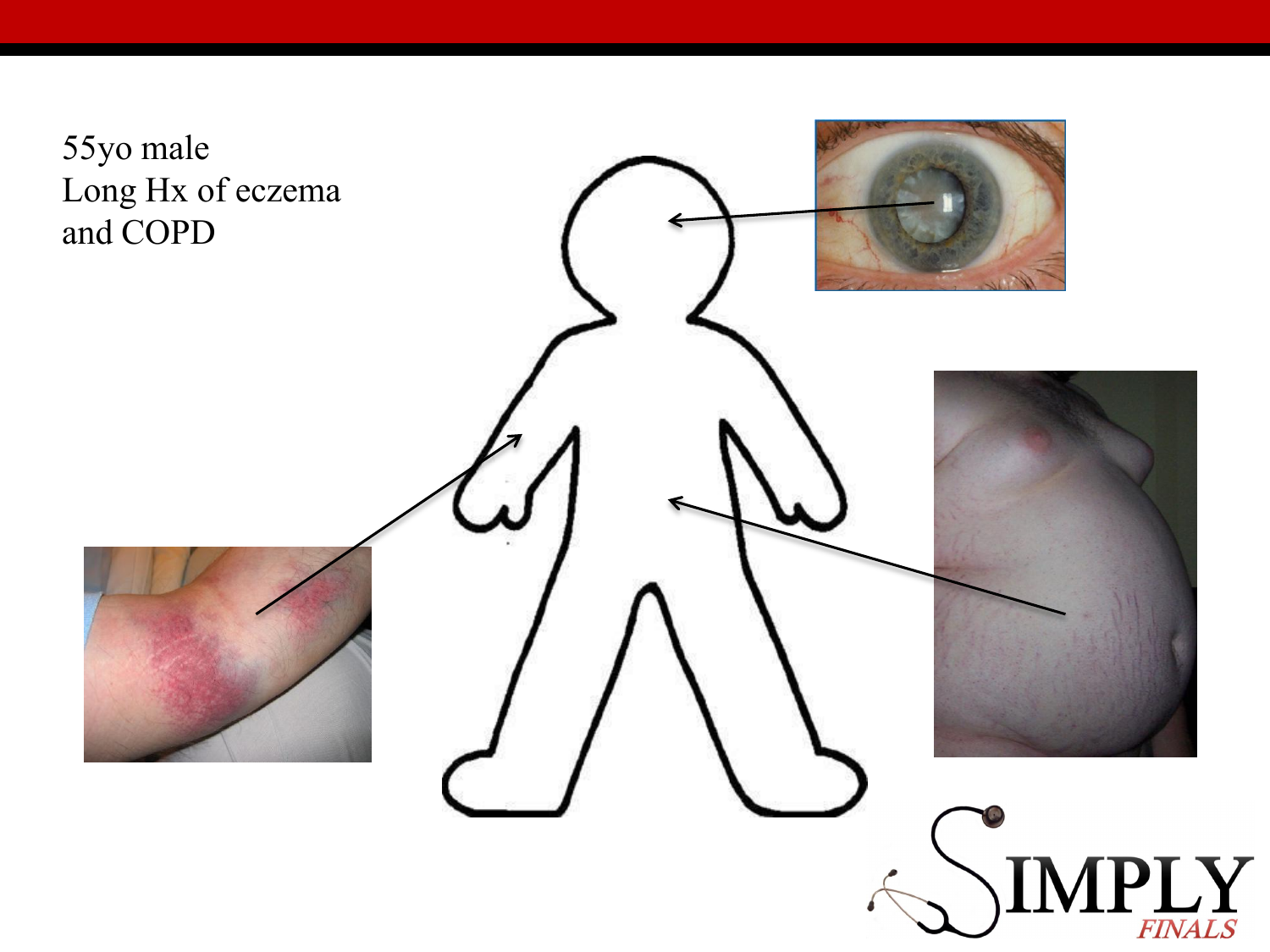46yo female Feels generally unwell. Concerned about her neck.

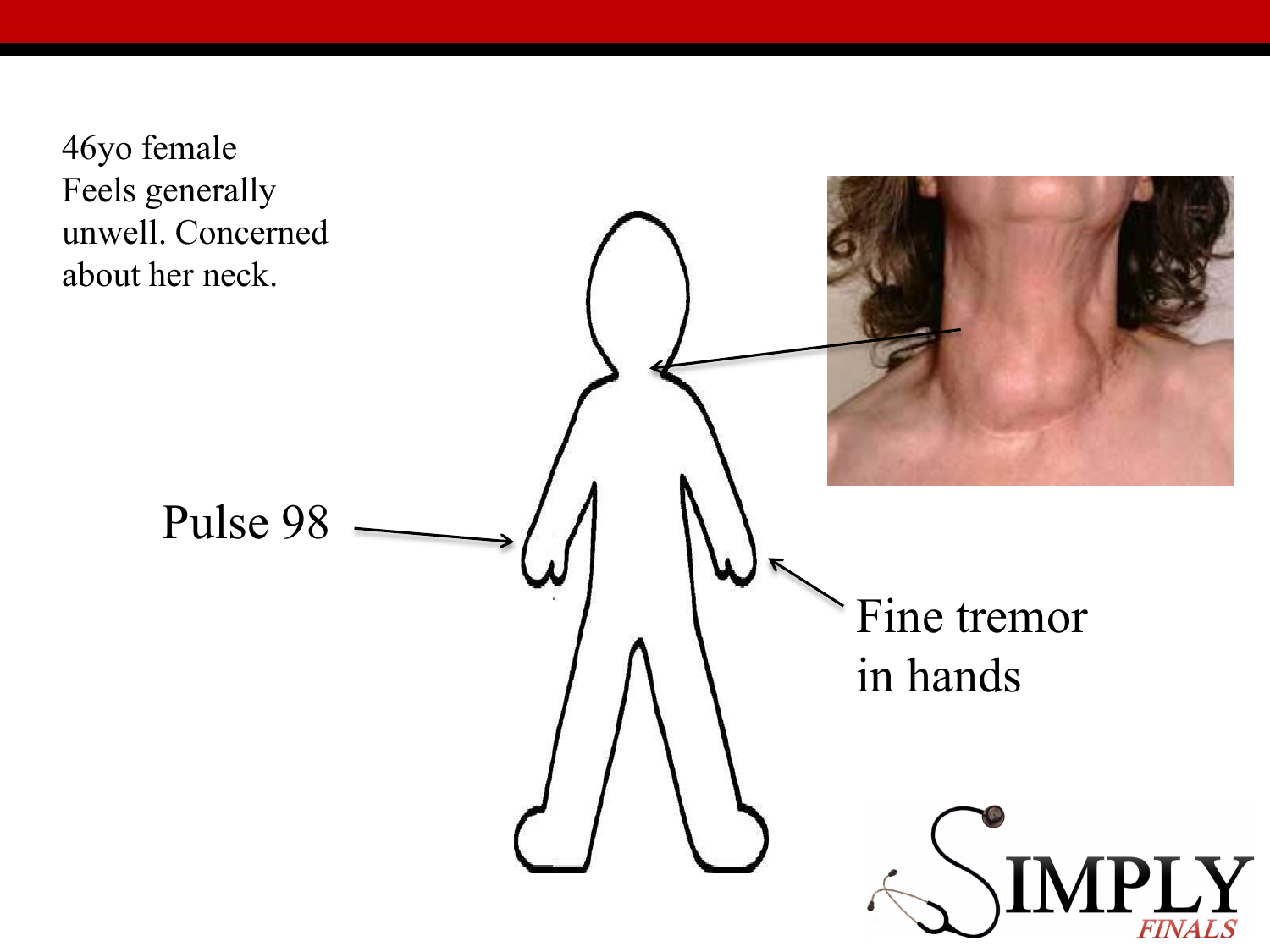## Regular TTAs

- Examine each system 1-2 times
	- With feedback (exam-like practice)
	- Peer-peer marking (with mark schemes)
	- Present to them and offer management plan.
- Take 2-3 focussed histories
- Keep an eye on the website ([www.simplyrevision.org.uk](http://www.simplyrevision.org.uk/)) for recommended resources



Specifically try to

examine the thyroid

this week!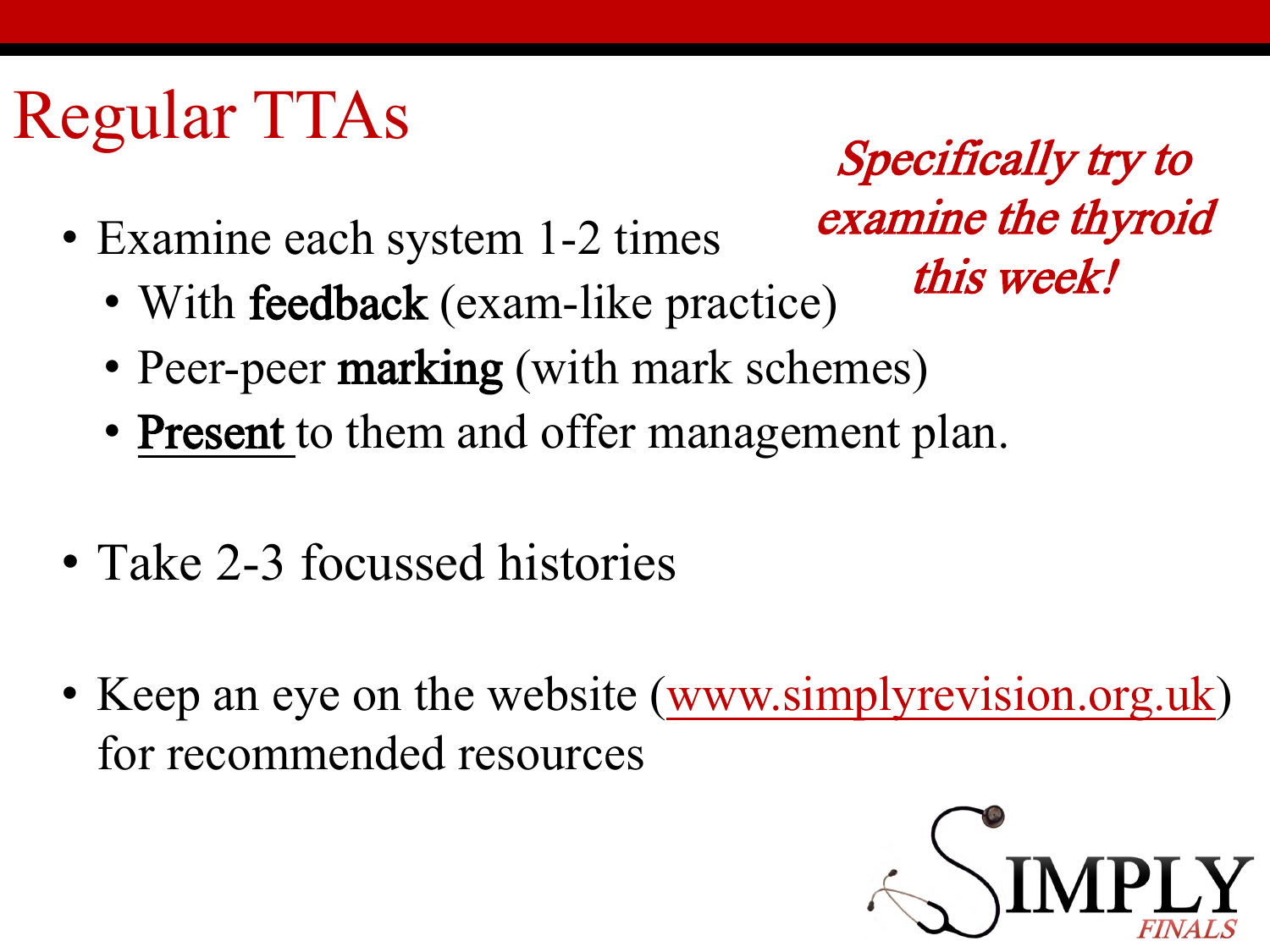### NEXT WEEK'S TALKS:

- Cannulas, ABGs and Blood Cultures
- Interpreting ABGs
- Asthma and COPD Drugs



By Dr W Ricketts